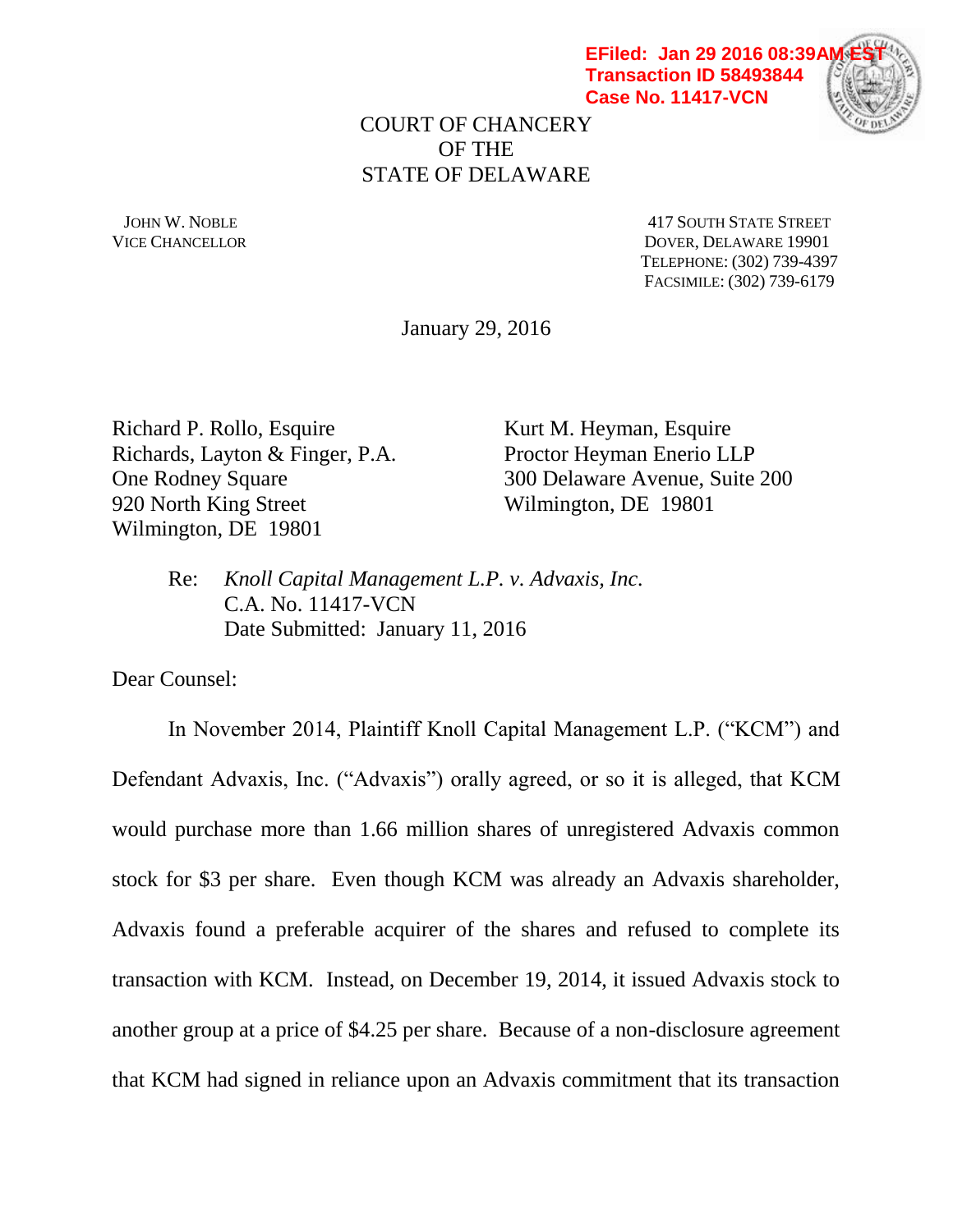would be consummated, KCM was not able to buy Advaxis's publicly traded stock. By late June 2015, shares of Advaxis stock were trading for more than \$30 per share. KCM seeks to compel Advaxis to complete the transaction or an award of damages caused by its failure to do so.

Advaxis has moved to dismiss the First Amended Verified Complaint (the "Complaint") under Court of Chancery Rule 12(b)(6). It contends that the agreement, if there in fact was an agreement, was never memorialized by a writing and that its board of directors never approved the issuance of Advaxis stock to KCM. Its motion, of course, may only be granted if, from the proper allegations of the Complaint (including documents properly incorporated), it is not "reasonably conceivable" that it could prevail. $1$ 

Advaxis has framed a disarmingly straightforward issue: may \$5 million (or more than 1.6 million shares) of stock of a Delaware corporation be sold orally without a written agreement to convey the stock or a board resolution approving

<sup>1</sup> *Cent. Mortg. Co. v. Morgan Stanley Mortg. Capital Hldgs. LLC*, 27 A.3d 531, 535 (Del. 2011).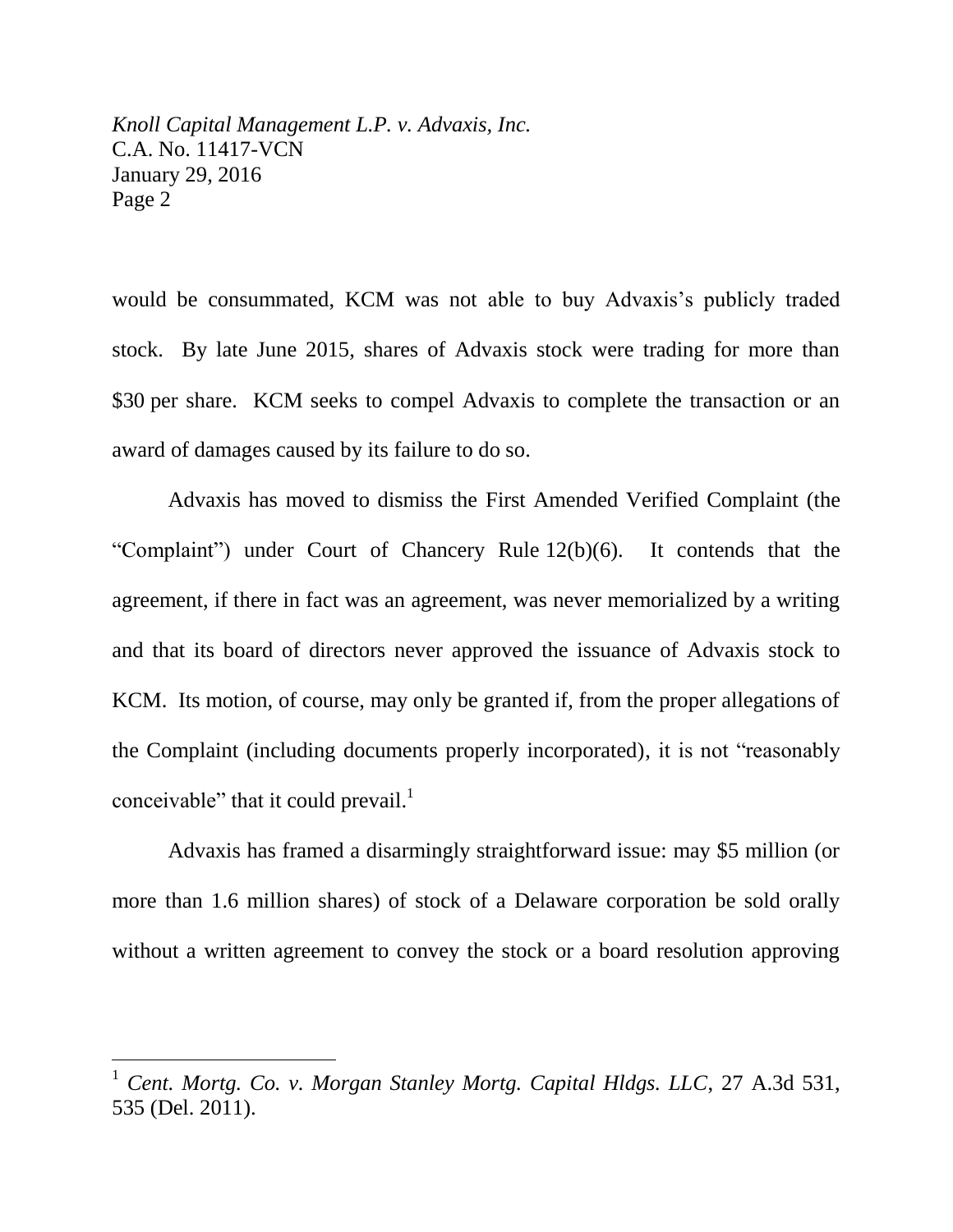the sale?<sup>2</sup> It starts its analysis by invoking *Grimes v. Alteon, Inc.* which teaches that the "Delaware General Corporation Law requires board approval and a written instrument evidencing an agreement obligating the corporation to issue stock either unconditionally or conditionally."<sup>3</sup> KCM, however, has alleged "[o]n information and belief, [that] the Advaxis board of directors authorized [its Chief Executive Officer] to enter into the Agreement, or ratified the Agreement.<sup>"4</sup> This allegation, meager as it is and approaching conclusory as it does, is factual in nature and provides notice to Advaxis as anticipated by Court of Chancery Rule  $8(a)$ .<sup>5</sup> How this happened, when it happened, and maybe where it happened would have been helpful information, but the pleading with particularity requirements of Court of Chancery Rule 9(b) do not apply to KCM's claims. Whether KCM will be able to prove this allegation is not known at this stage. The contention that Advaxis's

l

<sup>2</sup> *See* Def. Advaxis, Inc.'s Reply Br. in Supp. of its Mot. to Dismiss First Am. Verified Compl. 1.

<sup>3</sup> 804 A.2d 256, 266 (Del. 2002).

<sup>&</sup>lt;sup>4</sup> Compl. ¶ 18. The "Agreement" is defined as "a November 17, 2014 agreement for the sale of 1,666,666.67 shares of Advaxis unregistered common stock to KCM at a price of \$3 per share, for a total purchase price of \$5 million." Compl. introductory paragraph.

<sup>5</sup> *RBC Capital Mkts., LLC v. Educ. Loan Trust IV*, 87 A.3d 632, 639 (Del. 2014).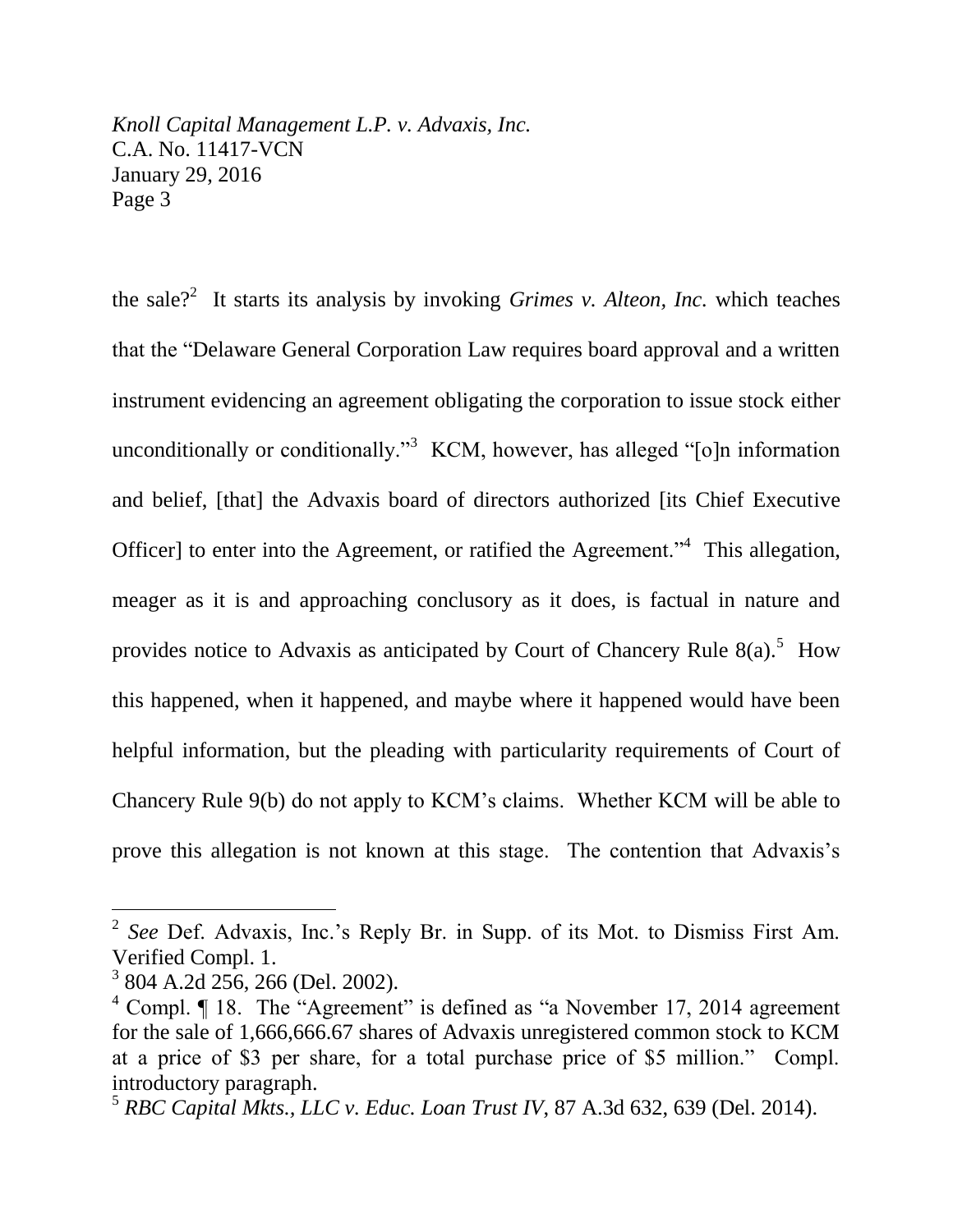board approved the sale alleviates the need, for the moment at least, to consider KCM's arguments that the Advaxis board had a pattern of authorizing its Chief Executive Officer to make such deals on his own but with the understanding that the board would support or approve them as necessary, or more specifically, that the board viewed an agreement as final when this Chief Executive Officer made his commitment.

Next, the Court must consider whether a failure to satisfy the *Grimes* requirement of a writing can be treated as a defective corporate act that could be cured under 8 *Del. C.* § 205 ("Section 205").<sup>6</sup> For example, the Court "may ... [d]etermine the validity of any corporate act or transaction and any stock, rights or options to acquire stock."<sup>7</sup> As a result, the Court "may . . . [v]alidate and declare effective any defective corporate act."<sup>8</sup> A "defective corporate act" includes "any act or transaction purportedly taken by or on behalf of the corporation that is, and at the time such act or transaction was purportedly taken would have been, within the power of a corporation . . . but is void or voidable due to a failure of

 $6$  Advaxis has not challenged KCM's standing to pursue a claim under Section 205. 7 8 *Del. C.* § 205(a)(4).

 $8^8$  *Id.* § 205(b)(2).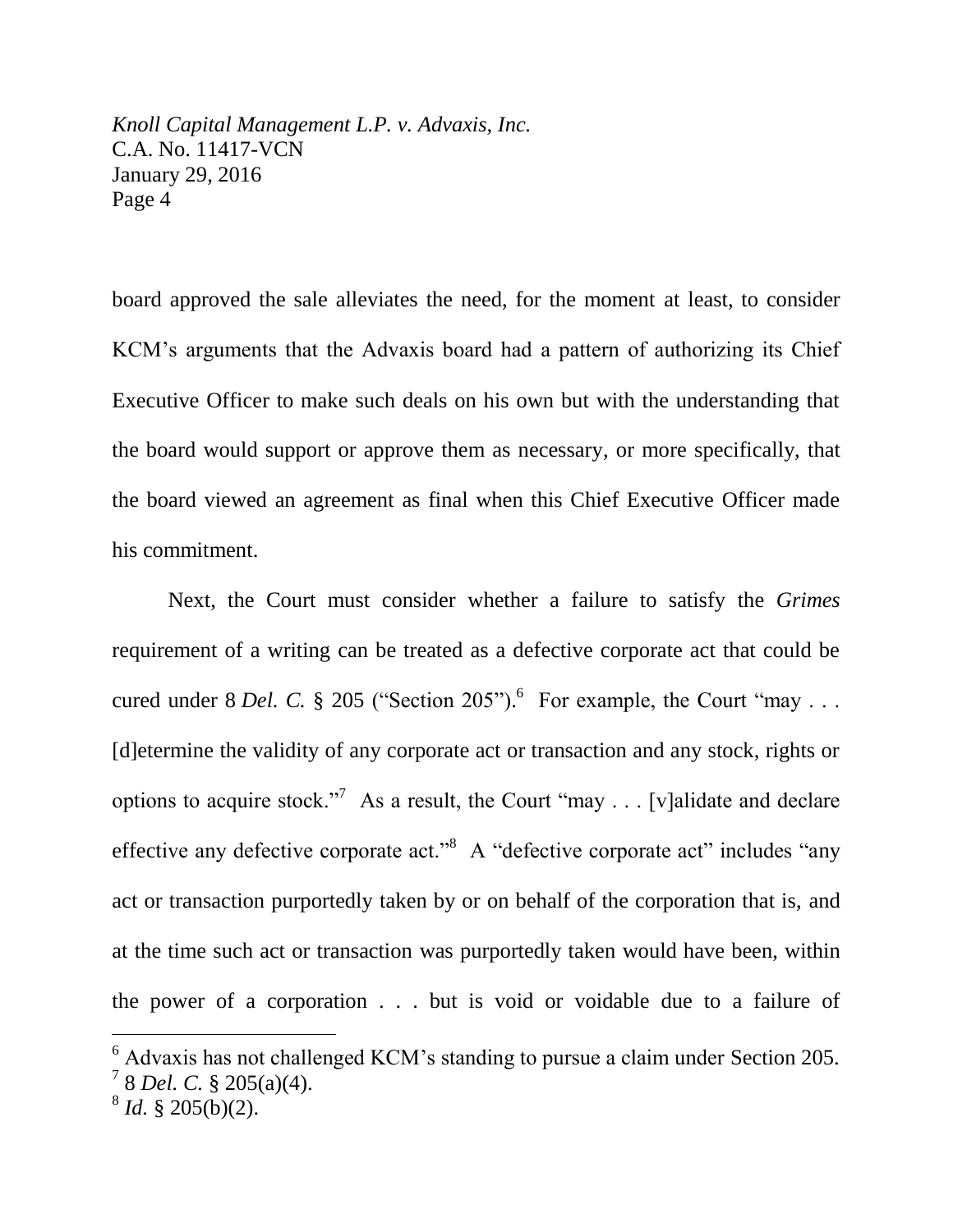authorization."<sup>9</sup> Here, Advaxis's Chief Executive Officer undertook on behalf of Advaxis a transaction to issue and sell to KCM common stock of Advaxis; at the time, had it been done properly, Advaxis could have issued that stock. Advaxis claims that the transaction is ineffective—whether void or voidable does not matter in this instance—"due to a failure of authorization." Again, the board did not authorize, or so Advaxis claims, the issuance and sale of shares to KCM. Furthermore, "failure of authorization" includes "the failure to authorize or effect an act or transaction in compliance with the provisions of this title," or the "failure of the board of directors . . . to authorize or approve any act or transaction taken by or on behalf of the corporation that would have required for its due authorization the approval of the board of directors."<sup>10</sup> As set forth, Advaxis's argument against being bound by the alleged agreement with KCM turns on a failure of authorization. As pled, KCM's claim conceivably falls within Section 205 and the two definitions—defective corporate act and failure of authorization—that are drawn from 8 *Del. C.* § 204.

 $9^9$  *Id.* § 204(h)(1).

 $10$  *Id.* § 204(h)(2).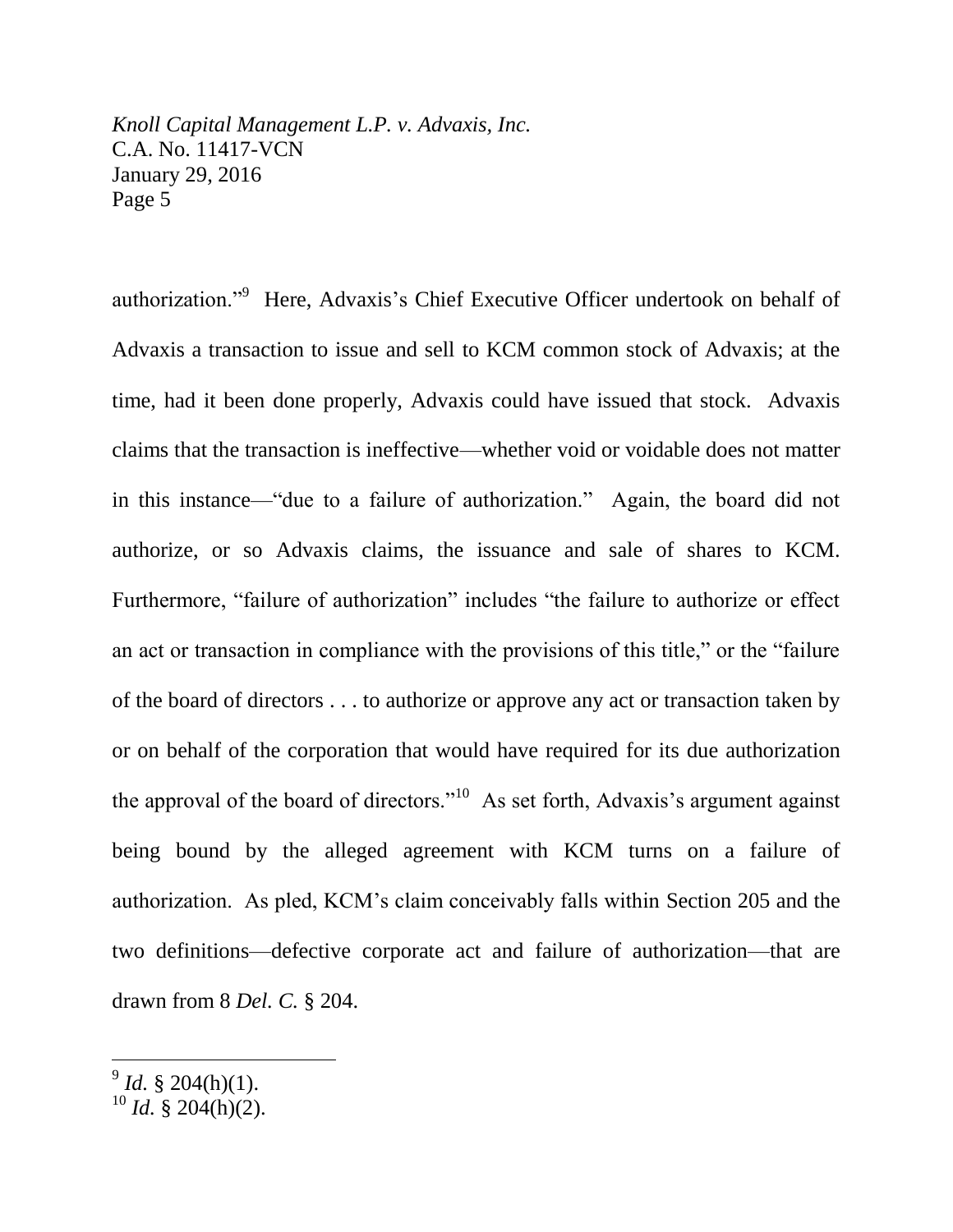Thus, the question becomes: whether the Court may validate the defective contract for the sale of stock and require Advaxis to comply with its terms. If the board, as alleged in paragraph 18 of the Complaint, authorized the sale of stock, the question becomes less difficult. However, even if the board did not authorize the sale of stock, the defective corporate act arguably falls within the remedial scope of Section 205.

The recent legislation empowering the Court to validate ineffective (void or voidable) corporate acts is broad in scope. Advaxis has not explained why a failure to satisfy *Grimes* should not be treated as any other failure to comply with the DGCL or governing common law.

Perhaps as a matter of discretion, the Court would not, in effect, order the consummation of an oral agreement for the sale of corporate stock. Because of the breadth of discretion accorded the Court, motions to dismiss in this context may be problematic. For instance, Advaxis points to one instance where a board's longterm acknowledgement of (or acquiescence in) a stock issuance was given significant weight in determining that a defective corporate act reflected the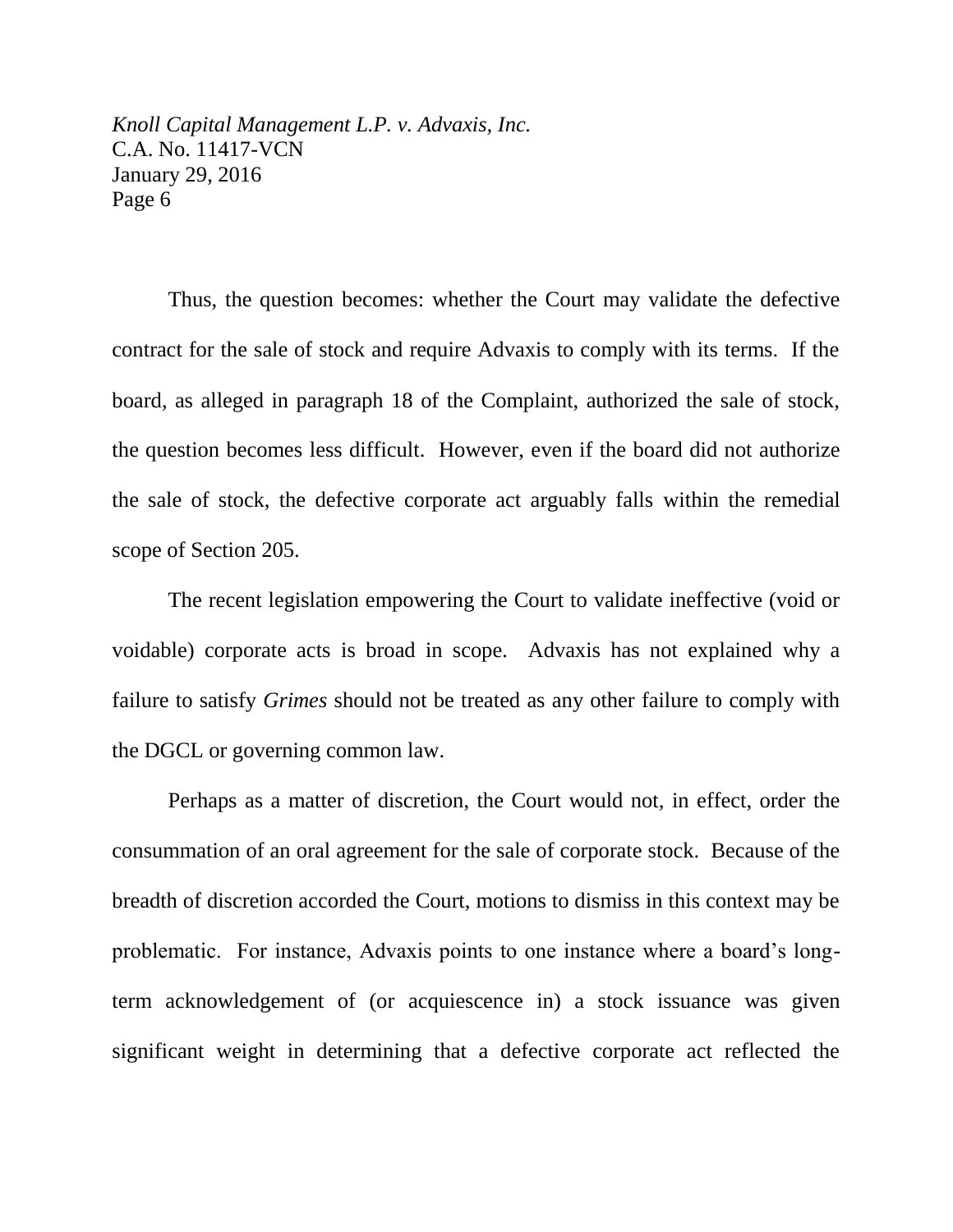board's intentions and understanding. $11$  Here, the Advaxis board rejected the notion of a KCM transaction no more than a few days after it was allegedly made. By Section 205(d)(2), the Court, in deciding whether to validate a defective corporate act, "may consider . . . [w]hether the corporation and board of directors has treated the defective corporate act as a valid act or transaction." Thus, the decision to consider how the corporation treated the defective corporate act over time is committed to the Court's discretion. Long-term acknowledgement of the act is not a statutory requirement. Accordingly, the prompt turnaround (if that is what happened) in corporate thinking about the KCM transaction may be a pertinent consideration, but it is not necessarily determinative and offers Advaxis no comfort in the context of its motion to dismiss.

In sum, the Complaint alleges a defective corporate act and Advaxis has not demonstrated that it is not reasonably conceivable that KCM could obtain the relief

<sup>11</sup> *See In re Numoda Corp.*, 2015 WL 6437252, at \*3 (Del. Oct. 22, 2015).